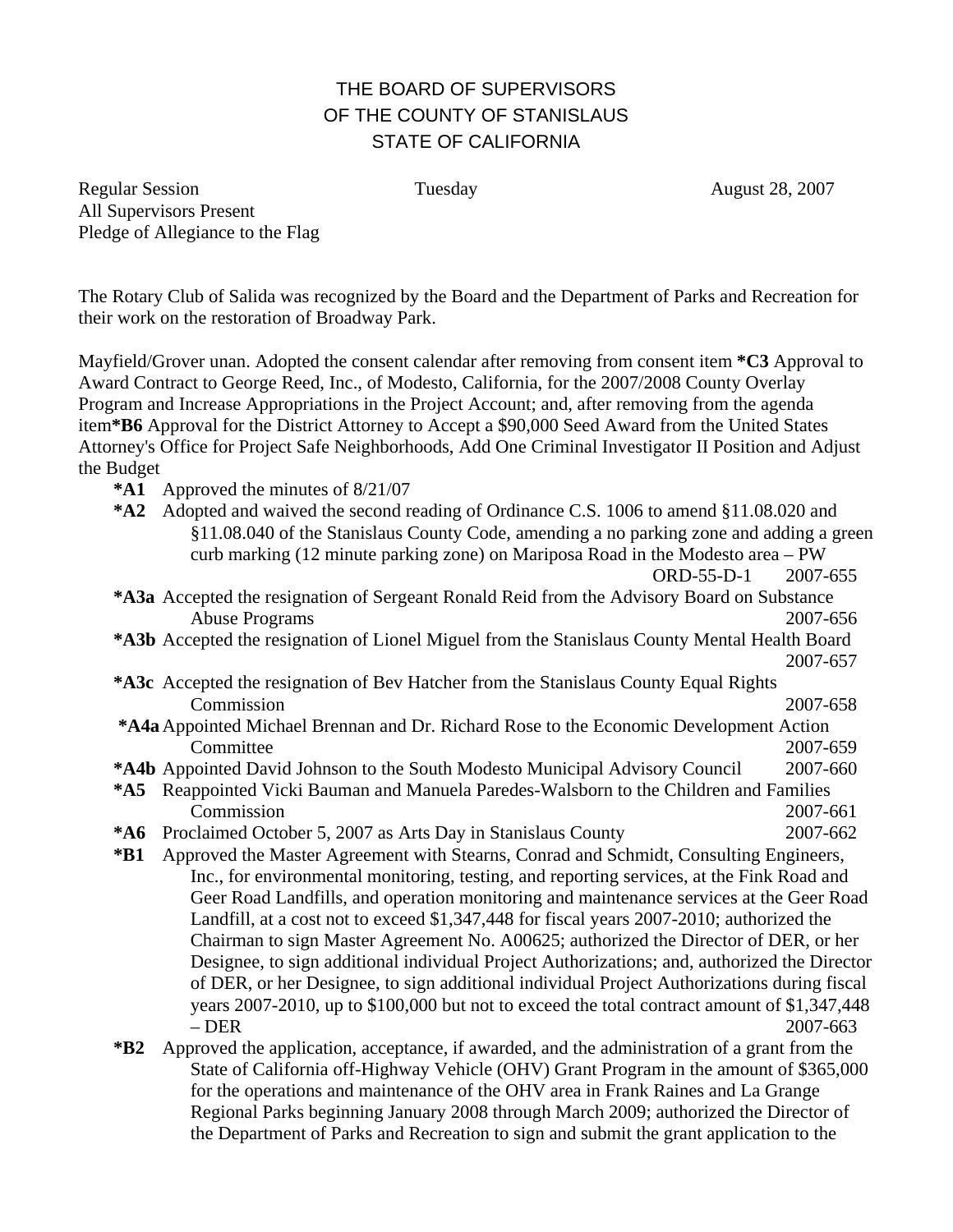State of California Resources Agency; and, adopted a resolution to apply for the State of California Resources Agency Off-Highway Vehicle Grant Program - Parks and Recreation 2007-664

- **\*B3 A**ccepted the Stanislaus County Treasury Pool's July 2007 Monthly Investment Report as prepared by the Stanislaus County Treasurer-Tax Collector's Office and reviewed for conformity with the Stanislaus County Treasury Pool Investment Policy by the Treasurer-Tax Collector and has been distributed to the Stanislaus County Treasury Pool Oversight Committee; and, authorized the Chairman to sign on behalf of the Board that the report has been reviewed and accepted – T/TC 2007-665
- **\*B4** Accepted the Stanislaus County Treasury Pool's Compliance Audit for year ending 06/30/06 prepared by the Stanislaus County Auditor-Controller's Office and reviewed for conformity with State law by the Stanislaus County Treasury Oversight Committee; accepted the Annual Certificates of Compliance from the Treasury Oversight Committee members for year ending 12/31/05 and for year ending 12/31/06; and accepted the Stanislaus County Treasury Pool Investment Policy, to be effective 08/31/07 – T/TC 2007-666
- **\*B5** Authorized the Stanislaus Regional 911 Director to appoint Sarah Goman to the position of Application Specialist I (GIS Specialist) Stanislaus Regional 911 at the fifth step of the salary range or \$19.82 per hour, \$41,225.60 annually – SR 911 2007-667
- **\*B7** Accepted the response to the 2006-2007 Stanislaus County Civil Grand Jury Final Report without any modifications as it relates to the Office of the Public Guardian; authorized the Chairman to forward the response to the Presiding Judge of the Superior Court; and, directed the CEO to ensure that the recommended actions approved by the Board of Supervisors be followed and completed by each County Department and report back to the Board as appropriate – CEO  $M-39-K-7$  2007-668
- **\*B8** Approved the Sliding Fee policy to apply discounts for primary medical services within the Health Services Agency clinics under the Federally Qualified Health Center Look-Alike designation; and, authorized the HSA Managing Director, or her Designee, to implement the Sliding Fee Policy as soon as practical following the receipt of the Federally Qualified Health Center Look-Alike designation – HSA 2007-669
- **\*B9** Approved the final completion and acceptance of a portion of Bid Package 6, Plaza, Electrical, and Site Work, for the Gallo Center for the Arts; approved the final contract with Collins Electric Company, Inc. of Modesto in the amount of \$140,200 (no Change Orders); and, authorized the Project Manager, on behalf of the Board of Supervisors as the Awarding Authority, to sign the completion documents, record the Notices of Completion, release retention and process all remaining close out activities for this contract – CEO 2007-670
- **\*B10** Authorized the CEO on behalf of the County and the 12th Street Condominium Association, to negotiate and execute revisions to the 12th Street Condominium Project Enabling Declaration, Condominium Plan, Grant Deeds, easements and related documents ("Condominium Documents") to correct a title issue and to clarify the definition of the common areas; authorized the CEO on behalf of the County and the 12th Street Condominium Association, to negotiate and execute revisions to the Condominium Documents to provide for an exclusive use area adjacent to the alley for Westland Development Co., the owner of the ground floor of the Condominium Project; authorized the CEO, on behalf of the County and the 12th Street Condominium Association, to negotiate and execute revisions to the Condominium Documents and the Parking License Agreement to add 33 years to the term of the Condominium Plan (from 66 to 99 years) in exchange for a payment over time of \$840,000 from Westland and \$420,000 from StanCERA; authorized the CEO, on behalf of the County and the 12th Street Condominium Association, to execute and record appropriate grant deeds and the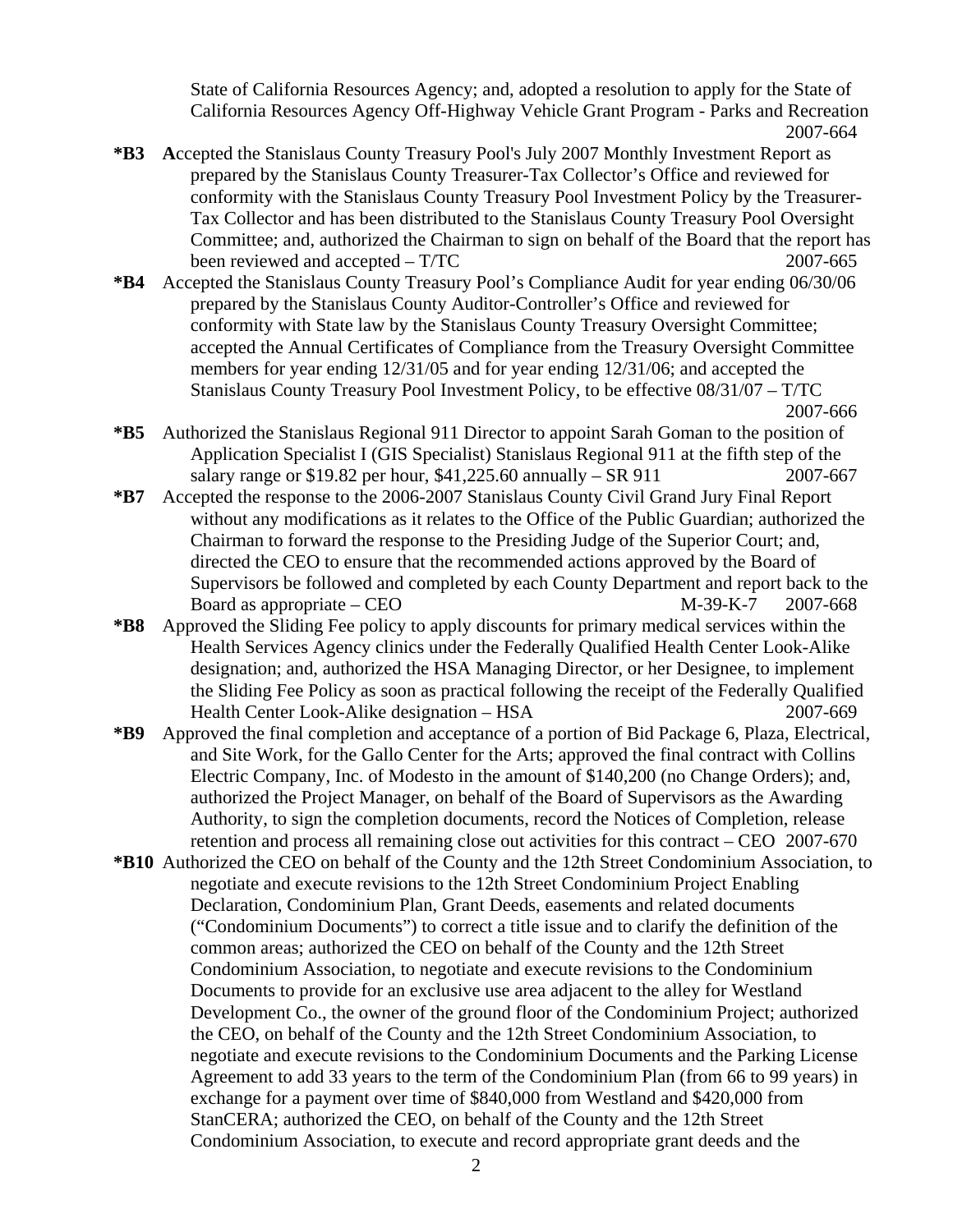Condominium Documents to effect the recommended changes and corrections to the project documents; authorized the CEO, on behalf of the County, to negotiate and execute modifications to the Parking License Agreement to allow the County to utilize a portion of Westland's parking spaces and to allow the construction of improvements to the parking garage to provide for secured parking for Westland's bankruptcy court tenant; and, authorized an increase in the purchase order to Kier and Wright Engineers by an amount not to exceed \$15,000 for appropriate revisions to the Condominium Plan to be funded by the parties to this partnership – CEO  $2007-671$ 

- **\*B11** Authorized the CEO to negotiate and execute agreements with the Gallo Center for the Arts for parking, telephone services, maintenance services and landscape services in accordance with the original agreement with the Central Valley Center for the Arts (CVCA); and, the contracts for services purchased from the County will be at the expense of the CVCA, the operator of the Gallo Center for the Arts – CEO 2007-672
- **\*C1** Considered and adopted a Resolution of Necessity to acquire real property or interest in real property by eminent domain for the Hatch Road Widening – Phase 1 – Turn Lanes Project, parcel owners Ronald D. Borges and Lisa Borges, APN: 018-001-020; finds the public interest and necessity require the proposed project; finds the proposed project is planned or located in the manner that will be most compatible with the greatest public good and the least private injury; finds the subject property described in the Resolution is necessary for the proposed project; finds that the offer required by §7267.2 of the Government Code has been made to the owners of record of the property to be acquired; and, authorized County Counsel to initiate eminent domain proceedings to acquire the subject property  $-PW$ 2007-673
- **\*C2** Considered and adopted a Resolution of Necessity to acquire real property or interest in real property by eminent domain for the Hatch Road Widening – Phase 1 – Turn Lanes Project, parcel owner Harold O. Miller & Sons, a California Limited Partnership, APN: 018-062- 002; finds the public interest and necessity require the proposed project; finds the proposed project is planned or located in the manner that will be most compatible with the greatest public good and the least private injury; finds the subject property described in the Resolution is necessary for the proposed project; finds that the offer required by §7267.2 of the Government Code has been made to the owners of record of the property to be acquired; and, authorized County Counsel to initiate eminent domain proceedings to acquire the subject property – PW 2007-674
- **\*C4** Finds that the Stanislaus County Intersection Improvements at Geer Road at Santa Fe Avenue and Hatch Road at Santa Fe Avenue Project is consistent with the overall goals and policies of the Stanislaus County General Plan; adopted the Mitigated Negative Declaration pursuant to CEQA Guidelines §15074(B), by finding on the basis of the whole record, including the Initial Study and any comments received, that there is no substantial evidence the project will have a significant effect on the environment and that the Mitigated Negative Declaration reflects Stanislaus County's independent judgment and analysis; ordered the filing of a Notice of Determination with the Stanislaus County Clerk-Recorder's Office pursuant to Public Resources Code §21125 and CEQA Guidelines §15075; approved the purchase agreements to acquire road right-of-way for the Geer Road at Santa Fe Avenue Intersection Project; authorized the Chairman to execute the agreements; directed the Auditor-Controller to increase appropriations and estimated revenue for the Geer Road at Santa Fe Avenue Intersection Improvement Project by \$48,893 per the financial transaction sheet; and, directed the Auditor-Controller to issue a warrant in the total amount of \$48,893, payable to Fidelity National Title Company, for the purchase amounts of \$27,693 and \$18,200 and \$3,000 for estimated escrow fees and title  $invance - PW$  2007-675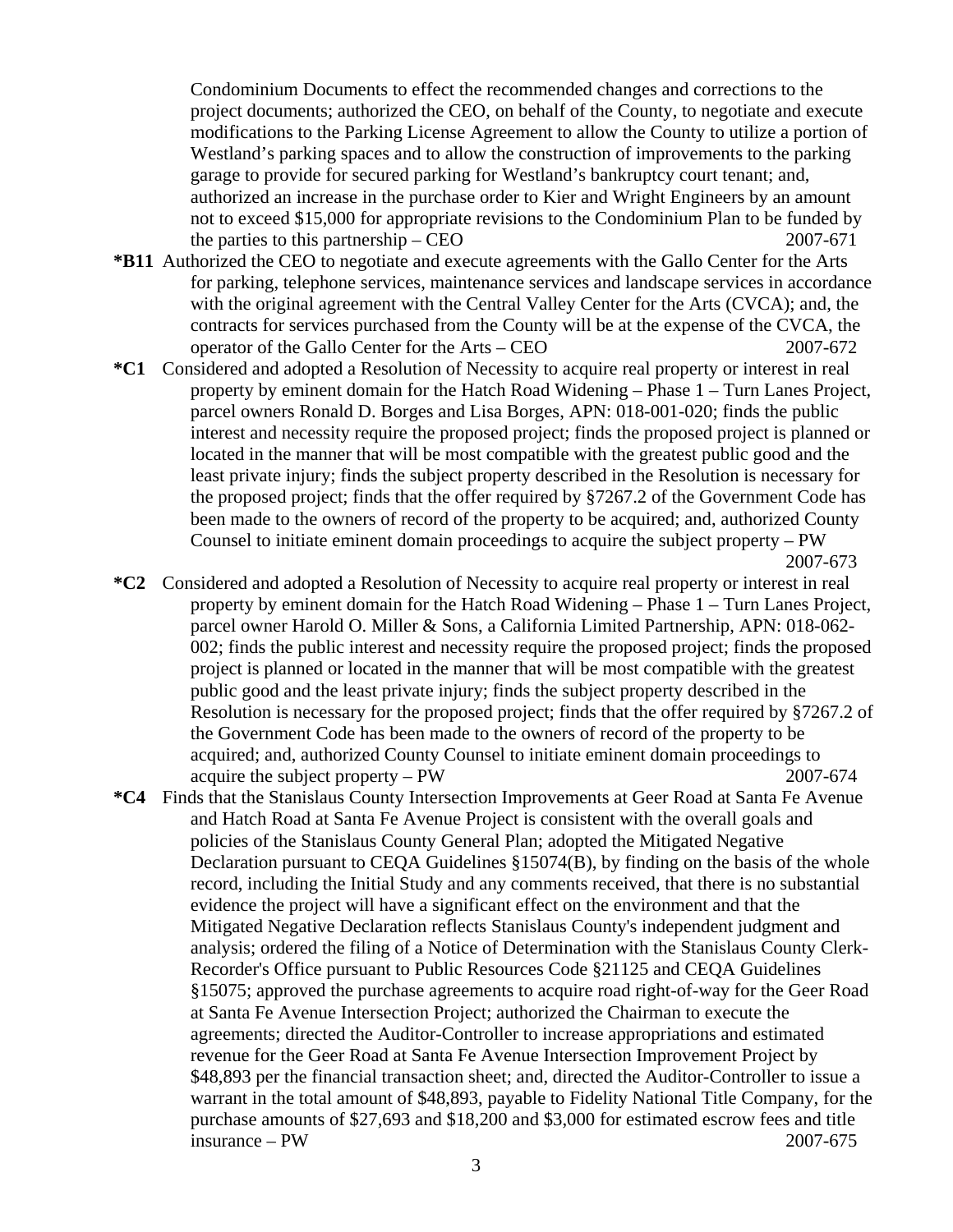- **\*C5** Finds that the Final Map for the Pirrone Business Center Subdivision (in Salida) is in substantial compliance with the previously approved vesting tentative map; finds that Stanislaus County has adopted an approved planned development covering the area proposed to be included within the final map; finds that the final map, together with the provisions for its design and improvement, is consistent with the specific plan for the area; authorized the Chairman of the Board to sign the final map for TM 2006-04; and, authorized the final map to be filed and recorded as presented – PW 2007-676
- **\*D1** Authorized the release of the 2006-2007 Draft Consolidated Annual Performance Evaluation Report (CAPER) for the Community Development Block Grant Program for a public review to end on 09/25/07; and, set a public hearing on 09/25/07 at 9:15 a.m. to consider adoption of the CDBG FY 2006-2007 Consolidated Annual Performance Evaluation (CAPER) – Planning 2007-677

Mayfield/Monteith (4-0)(Grover abstained) **\*C3** Awarded a contract in the amount of \$1,569,831 to George Reed, Inc., of Modesto, CA, for the construction of the 2007/2008 County Overlay Program; authorized the GSA Director/Purchasing Agent to execute a contract in the amount of \$1,569,831 with George Reed, Inc; directed the Auditor-Controller to make the necessary budget adjustments per the financial transaction sheet; authorized the Director of Public Works to execute change orders in accordance with Public Contract Code §20142; and, upon project completion, authorized the Director of Public Works to accept the completed improvements and perform all necessary closeout activities - PW 2007-678

Grover/DeMartini unan. **B12** Authorized the Director of BHRS to accept Mental Health Services Act Community Services and Supports Growth Funds in the amount of \$1,523,232 effective 08/10/07; directed the Auditor-Controller to increase appropriations and estimated revenue to the Mental Health Services Act budget unit in the amount of \$1,523,232 as detailed in the Budget Journal form; authorized the Director of BHRS, or her Designee, to sign the subsequent amendment to the agreement with the State Department of Mental Health for the provision of mental health services pursuant to the Mental Health Services Act Community Services and Supports Plan; authorized the Director of BHRS, or her Designee, to sign amendments to agreements with Telecare Corporation, Turning Point Community Programs, Inc., The Catholic Council for the Spanish Speaking of the Diocese of Stockton, aka El Concilio, and Stanislaus Multi-Cultural Community Health Coalition-West Modesto/King Kennedy Neighborhood Collaborative for the provision of mental health services pursuant to the Mental Health Services Act Community Services and Supports Plan; accepted the report on progress and outcomes related to the first year of implementation of the Mental Health Services Act Community Services and Supports Programs; and, amended the Salary and Position Allocation Resolution to add two Behavioral Health Specialist I/II positions, one Clinical Services Technician I/II position and to transfer one Family Services Specialist II position to the Mental Health Services Act budget unit, effective the first full pay period following Board approval – BHRS 2007-679

#### **Recessed to sit as the Stanislaus County Redevelopment Agency at 9:24 a.m.**

Grover/Mayfield unan. **9:15am** Approved the consent calendar

- **9:15am** \***III-A** Approved the minutes of 06/26/07
- **9:15am** \***V-A** Approved the agreement with Computer Tutor to provide a Workforce Development Training Program to the Redevelopment Area with \$20,000 from the 2007-08 Budget; and, authorized the Executive Director to sign and negotiate on behalf of the Agency

2007-682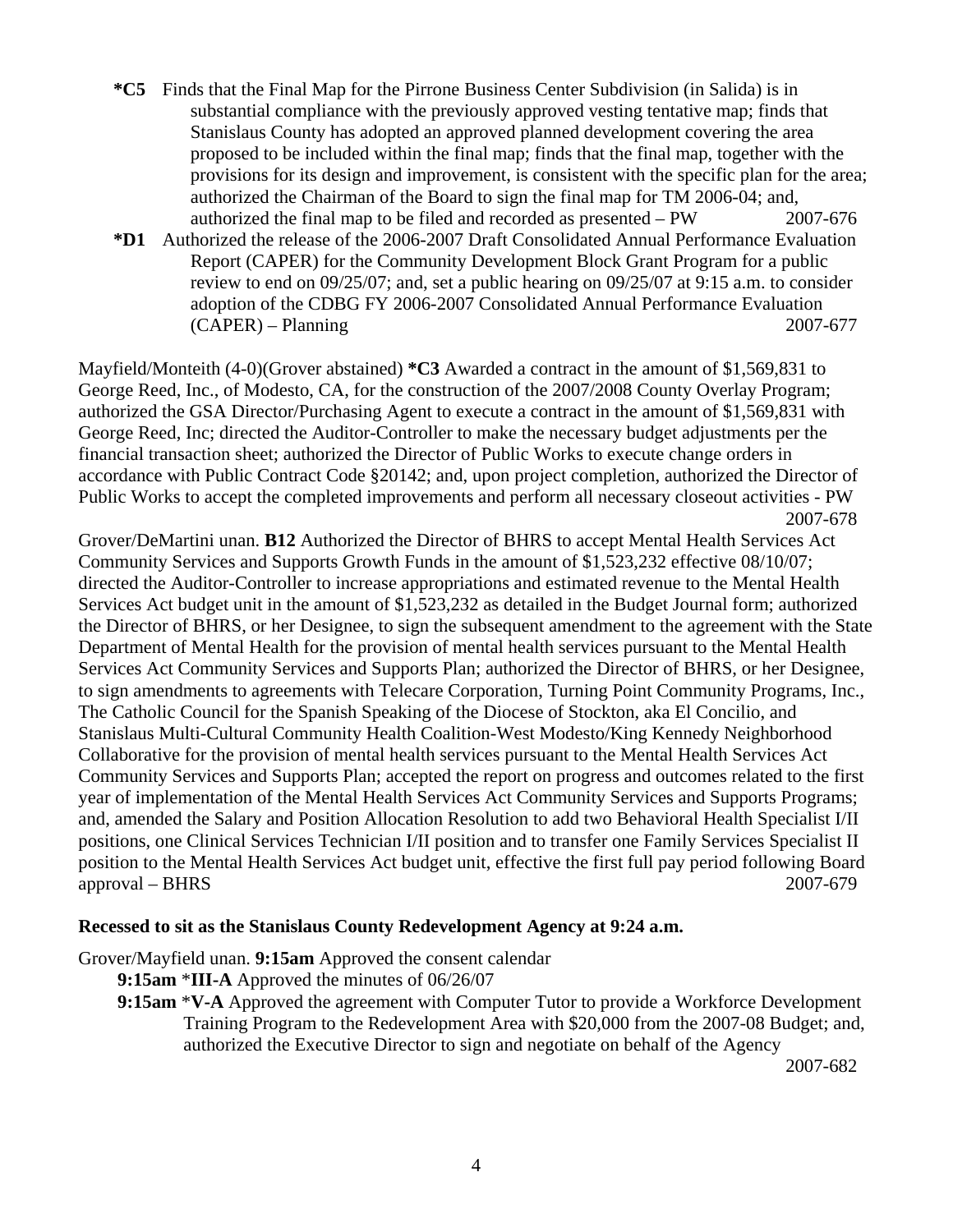Monteith/Grover unan. **9:15am V-B** Authorized the expenditure of \$240,000 of Housing Set-Aside funds for the purchase of three single-family residential lots in the Airport Neighborhood Redevelopment sub-area 2007-683

### **Reconvened as the Stanislaus County Board of Supervisors at 9:27 a.m.**

Mayfield/Monteith unan. **B13** Accepted the Internal Audit Reports prepared by the Internal Audit Division of the Auditor-Controller's Office 2007-680

# **Recessed at 10:54 a.m.**

# **Reconvened at 11:03 a.m.**

Mayfield/Monteith unan. **B14** Accepted the Second Quarter Status Report concerning the 12-month exclusive negotiation with PCCP West Park, a Master Developer preparing a Reuse Project Description and Proposal at the former Crows Landing Air Facility and adjacent properties located on the West Side of Stanislaus County; reviewed and adopted the recommendation of the Ad Hoc Committee to retain ownership of County properties at the former Crows Landing Air Facility; and, considered an Update of the General Land Use Alternatives/development footprint, the Public Meeting Outreach Plan, and Preliminary/Draft Studies on water systems, sewer, storm drainage, dry utilities, traffic circulation planning, and environmental reconnaissance – CEO 2007-681

**Corr 1** Referred to DER, a copy of Form 10-Q for the Quarter ended 06/30/07 from Covanta Energy Corporation.

**Corr 2** Referred to DER, Stanislaus Regional 911, and the CEO, a letter from the State Department of Water Resources regarding their upcoming helicopter survey flights to evaluate flood control levees.

**Corr 3** Referred to the CEO-OES and the Agricultural Commissioner and Sealer of Weights and Measures, four letters from the Governor's Office of Emergency Services regarding the U.S. Department of Agriculture and the U.S. Small Business Administration declaration of Stanislaus County and other counties as disaster areas due to agriculture losses caused by drought that occurred 10/01/06 and 01/01/07 and continuing.

**Corr 4** Referred to DER, Planning and Community Development, and the Agricultural Commissioner and Sealer of Weights and Measures, a Notice of Preparation of a Draft Program Environmental Impact Statement/EIR for the San Joaquin River Restoration Program from the State Department of Water Resources.

**Corr 5** Acknowledged receipt of claims and referred to the CEO-Risk Management Division the following claims: Bruce Donald Hammerstrom; Brexton Torres; Myron Smallin; Brian Strelow; Raymond Strelow; Walter Strelow; and, Charles Strelow.

Supervisor DeMartini noted that there will be a West Side Health Care Taskforce meeting next week on 09/06/07 in Newman.

The CEO reported that the State budget has passed with more than \$700 million in cuts by the Governor. County staff is analyzing the State budget to determine the impact to Stanislaus County.